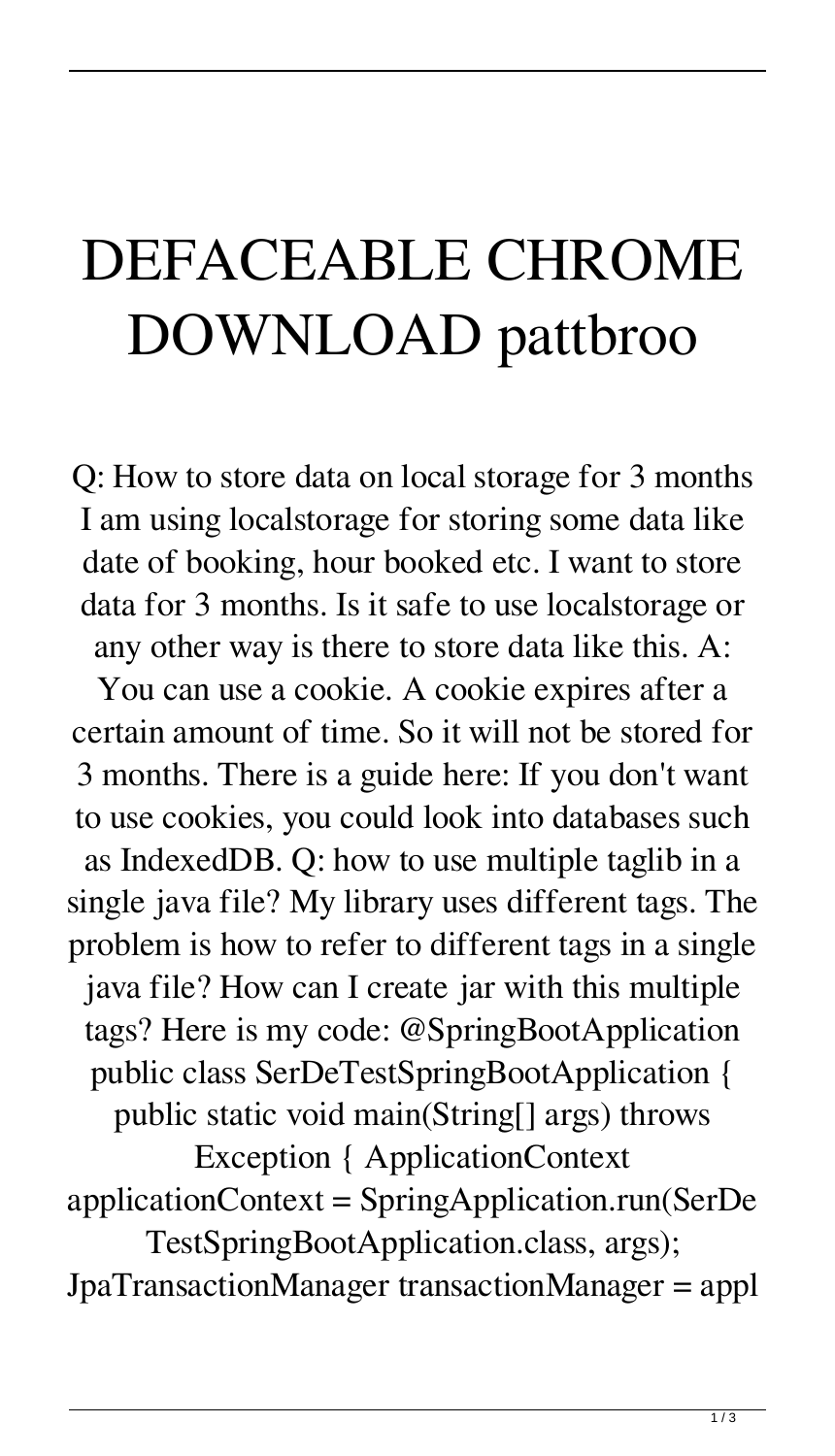icationContext.getBean(JpaTransactionManager.cl ass); transactionManager.begin(); try { ApplicationContext context = new ClassPathXmlA pplicationContext("src/main/resources/META-INF/persistence.xml"); ApplicationContextTestSupport testSupport = (ApplicationContextTestSupport) context.getBean( "applicationContextTestSupport"); TransactionFactory transactionFactory = testSupport.getTransactionFactory(); EntityManagerFactory entityManagerFactory = testSupport.getEntityManagerFactory(); EntityManager entityManager = entityManagerFactory.createEntity

**[Download](http://evacdir.com/pres.earbuds?ZG93bmxvYWR8VW44TVc0MU9YeDhNVFkxTWpRMk16QTFNSHg4TWpVM05IeDhLRTBwSUhKbFlXUXRZbXh2WnlCYlJtRnpkQ0JIUlU1ZA=light&lustre=/verbalize/REVGQUNFQUJMRSBDSFJPTUUgRE9XTkxPQUQREV)**